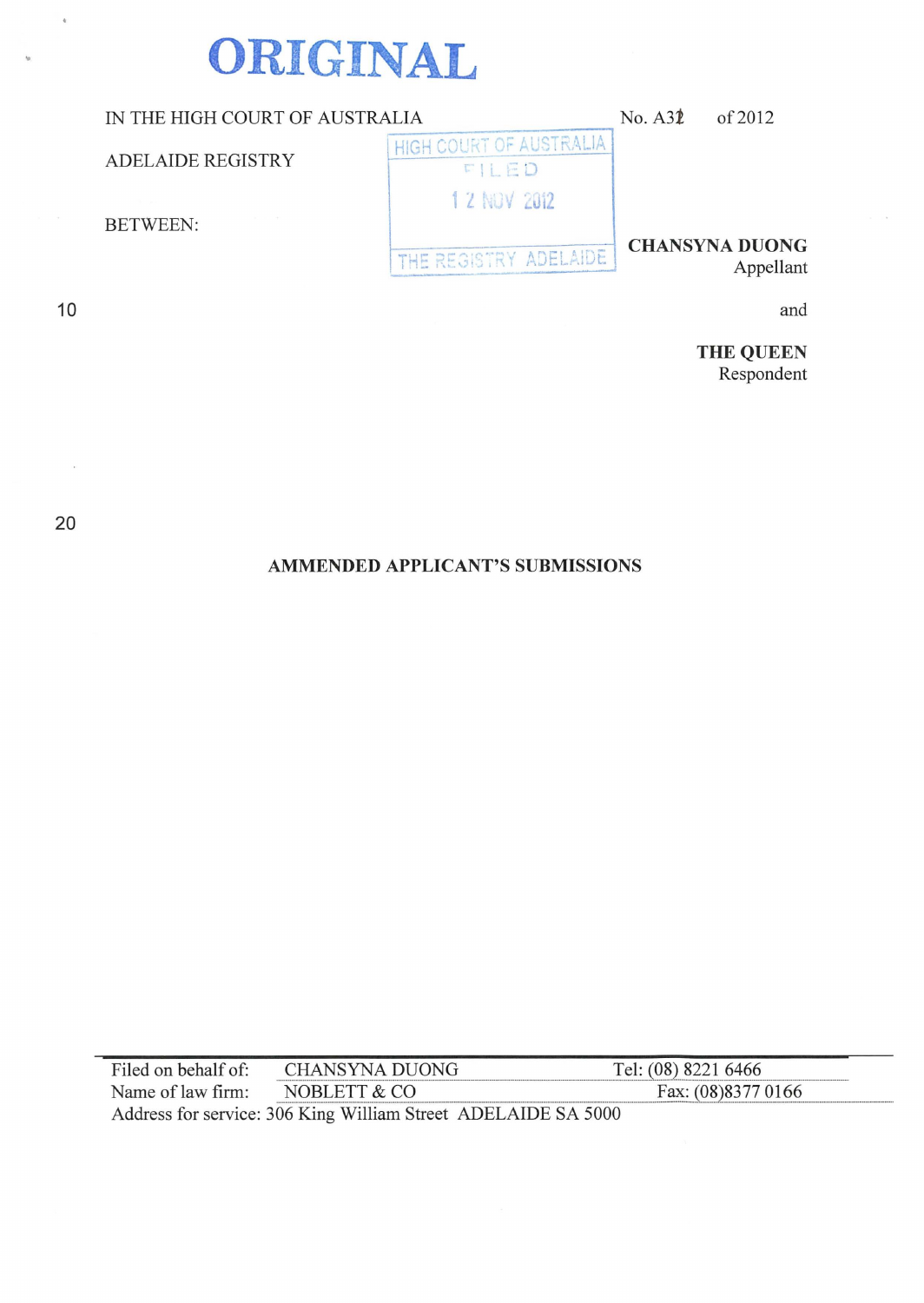# PART I: PUBLICATION

1. This submission is in a form suitable for publication on the Internet.

# PART II: CONCISE STATEMENT OF ISSUES PRESENTED BY APPEAL

- 2. Whether the Court below erred in law in not holding that the trial judge erred in failing to direct (either in the oral summing up, or in the written redirection) that liability by way of joint criminal enterprise required proof of an act of participation in the joint enterprise by the appellant Duong?
- 3. Whether the Court below erred in law in not holding that the oral summing up and written redirection were also, or alternatively, fatally flawed on account of their failure to apply the 10 legal directions to the evidence and case against the individual accused, and in particular the appellant Duong?

# PART III: SECTION 78B OF THE JUDICIARY ACT 1903 (Cth)

4. The appellant has considered whether a notice should be given pursuant to s78B of the *Judiciary Act* 1903 (Cth). No such notice is required.

# PART IV: CITATION

20

30

5. The reasons of the Court below on the appeal are reported as *R v Duong* & *Ors* (2011) 110 SASR296.

# PARTV: NARRATIVE STATEMENT OF FACTS FOUND OR ADMITTED

- 6. After a trial before a jury, the appellant and his two co-accused, Tuan Kiet David Huynh (Huynh) and Rotha Sem (Sem), were each convicted of murder.
- 7. The deceased, Thea Kheav, was killed when fatally stabbed in the course of one of two brawls which occurred at the end of an 18th birthday party for Richard Nguyen (held at his parents' house one night in December 2007). The brawls followed the arrival at the party of a group of people travelling in between two and five cars, and numbering between 10 and 40 people. It was accepted that the three accused had returned to the Nguyen house prior to the brawls, however, the extent (if any) of their involvement thereafter in the relevant events was in dispute.
- 8. The appellant and his co-accused received mandatory sentences of life imprisonment. On 14 April 2011 the trial judge fixed the minimum non-parole period of 20 years for the appellant, commencing on 25 November 2010. His Honour noted that at the time of sentencing the appellant was 23 years of age.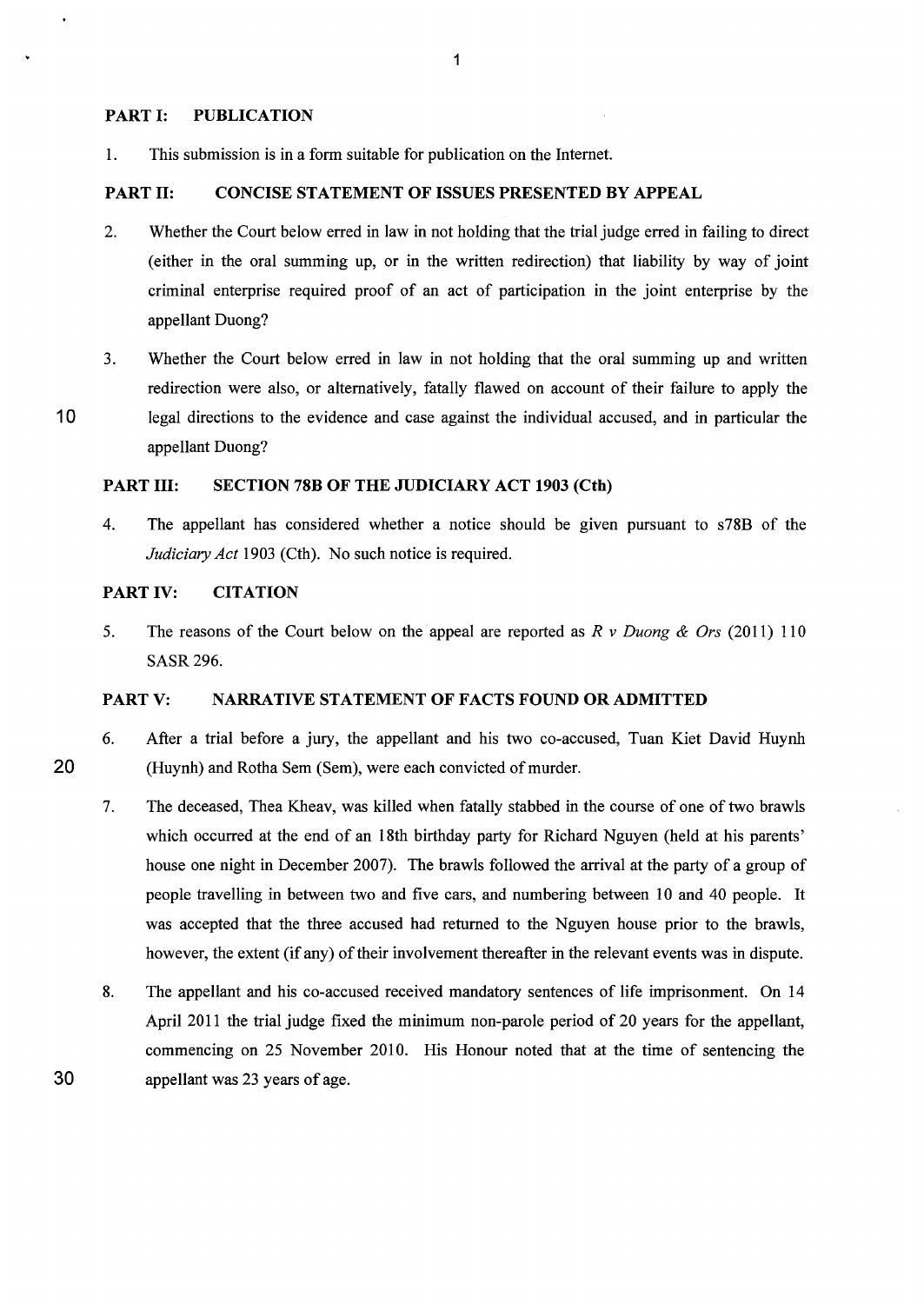Overview of the Facts

- 9. The basic facts leading up to the brawls are set out in Doyle CJ's reasons (CCA) at [3]-[18], with which Vanstone and Peek JJ agreed.
- 10. The appellant, together with Sem, Huynh, and a number of others had been at the party at the Nguyen house earlier in the evening.<sup>1</sup> A group, including the Huynh and the appellant, left and went to the appellant's house.<sup>2</sup>
- 11. Sem stayed at the party and became involved in a verbal altercation with Rithy and Tha Kheav.<sup>3</sup> Sem then returned to the appellants house. He told some of the people there what had happened.<sup>4</sup>
- 10 12. According to the witness Ms Francis, Sem was angry and wanted to go back to the party at the Nguyen house. Ms Francis said that Sem might have said "Let's go get them". She said that as the group began to leave the appellants house, she heard someone (she did not know whom) say "Get a knife".<sup>5</sup>
	- 13. The group, or most of them, returned to the Nguyen house in several cars, <sup>6</sup> Witnesses said that they saw between two and five cars, and between 10 and 40 people, arrive at the Nguyen house.<sup>7</sup>
	- 14. Members of the group were armed with various items.<sup>8</sup> Witnesses described the appellant and Sem as arriving with pieces of wood and bottles respectively.<sup>9</sup>
- 15. There was evidence that the appellant hit Thea Kheav with a bottle, causing him to fall to the 20 ground, on the roadway outside the Nguyen house.<sup>10</sup> The attack on Thea Kheav continued, with people punching and kicking him. $^{11}$ 
	- 16. Thea Kheav then got up and made his way to the gate. He tried to climb over the gate, but was pulled from the gate. The attack on him continued.<sup>12</sup>
	- 17. The deceased, Thea Kheav, suffered a number of injuries, but there was only one stab wound, and that was the fatal wound.<sup>13</sup> It is likely that Thea Kheav was fatally stabbed during the

- 
- 
- 
- ° CCA [13].<br><sup>10</sup> CCA [14].<br><sup>11</sup> CCA [14].<br><sup>12</sup> CCA [16].<br><sup>13</sup> CCA [17].
- 
- 

<sup>&</sup>lt;sup>1</sup> CCA [8].<br><sup>2</sup> CCA [8].<br><sup>3</sup> CCA [9].<br><sup>4</sup> CCA [11].<br><sup>5</sup> CCA [11]; Francis T901-902.<br><sup>6</sup> CCA [11].<br><sup>7</sup> CCA [13].<br><sup>9</sup> CCA [13].<br><sup>9</sup> CCA [13].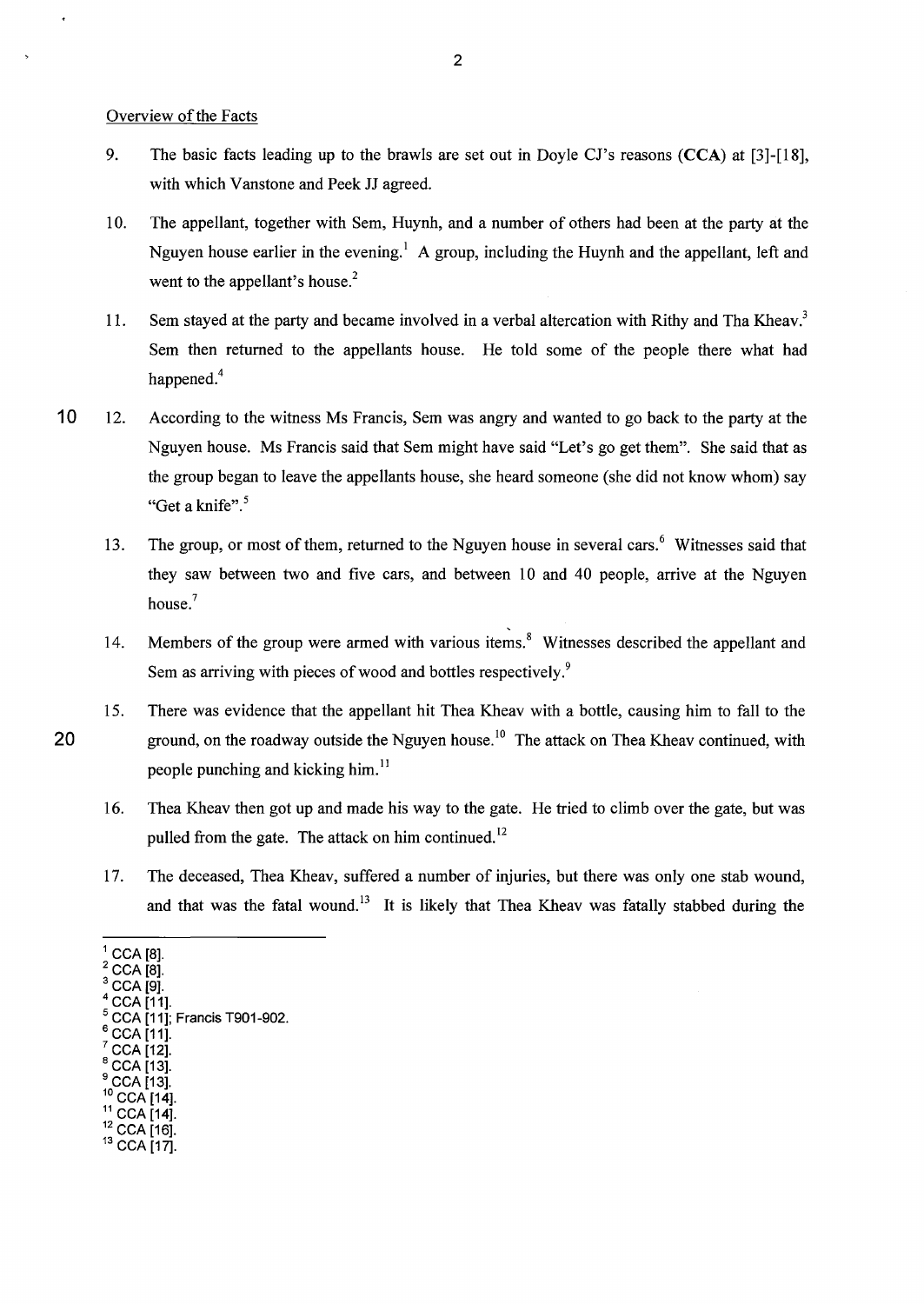second brawl, near the gate.<sup>14</sup> It was the prosecution case that the stabber was the appellant.<sup>15</sup> although the trial judge summed up to the jury on the basis that there was a very real possibility that Kimlong Rim (or another unidentified person) was the stabber.<sup>16</sup>

#### The Prosecution Case

- 18. The prosecution case was that each accused might be found guilty of murder on four different bases: as a principal (the stabber); as an aider and abetter of the stabber; as a participant in a joint enterprise with the stabber; or on the basis of an extended joint enterprise.<sup>17</sup>
- 19. The prosecution case was that Thea Kheav was stabbed either on the roadway outside the Nguyen house (the first location), or near that gates that Thea Kheav tried to climb (the second 10 location). As the Court below accepted, the evidence pointed towards the second location.<sup>18</sup> However, the different bases of liability had to be considered in relation to both locations.
	- 20. The prosecution case on joint enterprise, as left to the jury, entailed an agreement (to which the appellant was a party) to use a knife or similar bladed weapon to kill or cause really serious bodily harm to a person or persons at the Nguyen house. It contemplated that the agreement might have been made (a) at the appellant's house; (b) on the way to the Nguyen house; (c) on arrival there, or (d) during either of the brawls as they unfolded at the Nguyen house.<sup>19</sup>

# The Case against the Appellant

- 21. The evidence as to what each accused did at each stage differed.<sup>20</sup>
- 22. The evidence said to implicate the appellant is summarised in the Court below.  $(CCA | 20]$  20 [21].
	- 23. It followed from the differing evidence against each accused, that the case against each differed.
		- The Court below summarised the differing cases (CCA [159]-[161]).
			- 23 .1. The case for the appellant was that *"while the evidence showed that he had returned to the Nguyen house, there was no forensic evidence connecting him to the crime, that the evidence of the Kheav brothers implicating him should be rejected because they were determined to blame him, as were other witnesses supporting them, and that*

- 
- 
- $20$  CCA [154].

<sup>&</sup>lt;sup>14</sup> CCA [16].<br><sup>15</sup> T1796.26; T1799.32; T1801.6.<br><sup>16</sup> SU125.<br><sup>17</sup> CCA [153].<br><sup>18</sup> CCA [153].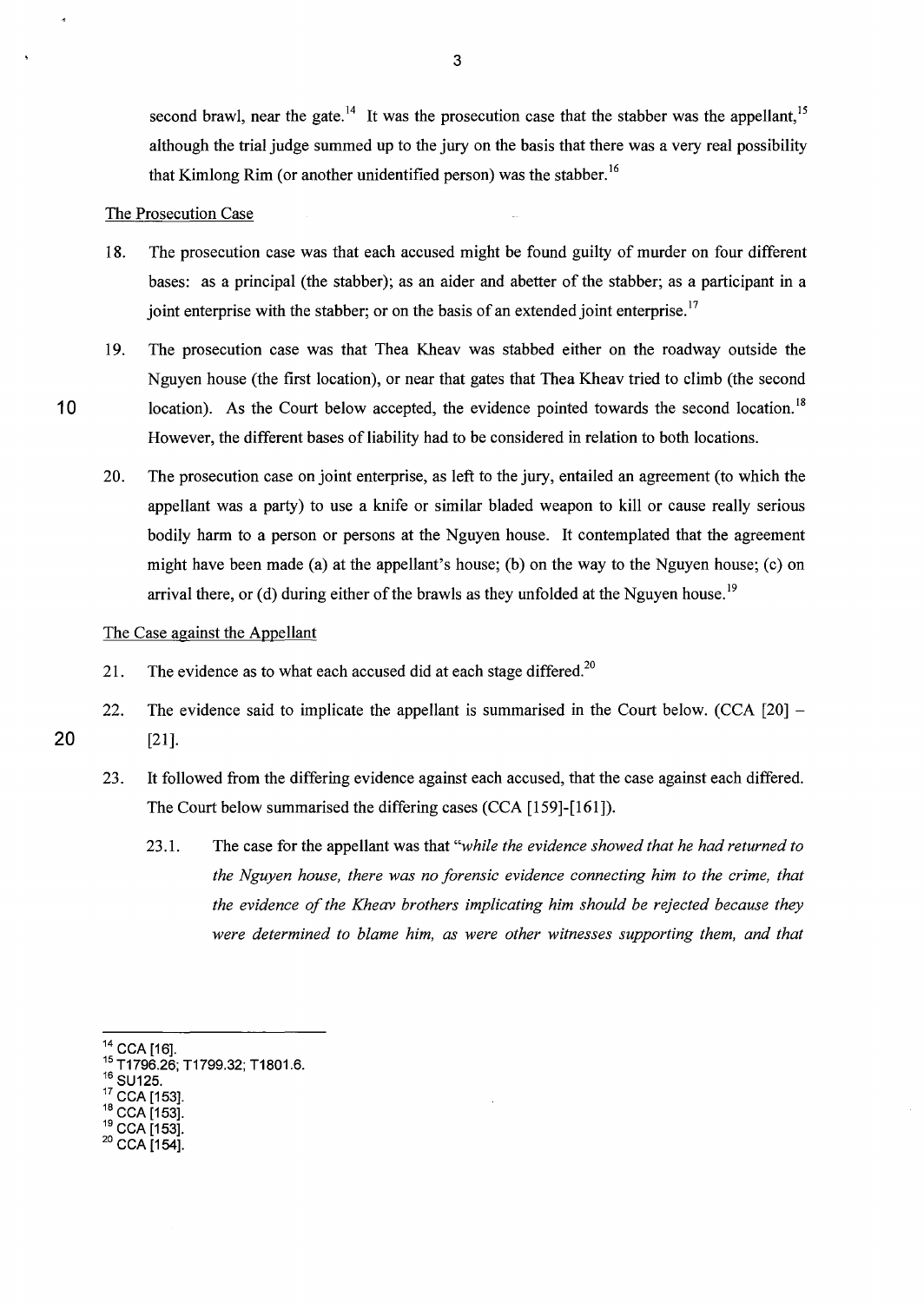while Duong had been armed with a piece of wood, that might have been picked up to *defend himself against attack''.*<sup>21</sup>

# The Trial and Directions

- 24. The trial was a lengthy one. The jury was empanelled on 14 October 2010. They returned their verdicts on 25 November 2010, the  $21<sup>st</sup>$  day of the trial.<sup>22</sup>
- 25. The trial judge began to sum up late on the afternoon of Monday, 22 November 2010. The summing up resumed the next morning. The jury retired to consider their verdict at about 3.15pm on the Tuesday.<sup>23</sup> Slightly before 4pm (ie after only 40 minutes) the jury returned with a question.<sup>24</sup> The trial judge recounted the question to counsel in the following terms:<sup>25</sup>

10 The jury has asked if they could have a written description explaining the components of murder, joint enterprise and aiding abetting and manslaughter, as related to the law to refer to whilst deliberating.

- 26. Some discussion ensued with counsel, before the Court was adjourned for the day.<sup>26</sup> The following morning (Wednesday), one of the jurors was unwell, and the written redirection or *aide memoire* was the subject of submissions by counsel and was not ready to be provided to the jury. The trial judge again released the jury and adjourned the trial to the Thursday.<sup>27</sup>
- 27. On the morning of Thursday, 25 November 2010 the trial judge gave the jury the document they had requested, and read it to the jury.<sup>28</sup> The document was 17 pages long, and contained sections addressing the legal elements of murder, unlawful and dangerous act manslaughter, aiding and abetting (addressing murder and manslaughter separately), joint enterprise murder, 20 extended joint enterprise murder, joint enterprise manslaughter, extended joint enterprise manslaughter and self defence.
	- 28. The jury retired at 10.56am,  $29$  but then returned so that the trial judge could clarify some matters before retiring again at 11.05am. The jury returned their verdict of guilty in respect of each accused at 3.09pm.<sup>30</sup>

# PART VI: SUCCINCT STATEMENT OF ARGUMENT

29. As set out above, the grounds of appeal raise two issues for consideration.

- 
- 
- 
- 
- <sup>21</sup> CCA [159]<br><sup>22</sup> CCA [25].<br><sup>23</sup> CCA [80].<br><sup>24</sup> CCA [80]; SU141.<br><sup>25</sup> SU154.<br><sup>27</sup> CCA [80]; SU155<br><sup>28</sup> CCA [80]; SU206.
- 
- $^{29}$  SU223.<br> $^{30}$  SU227.
-